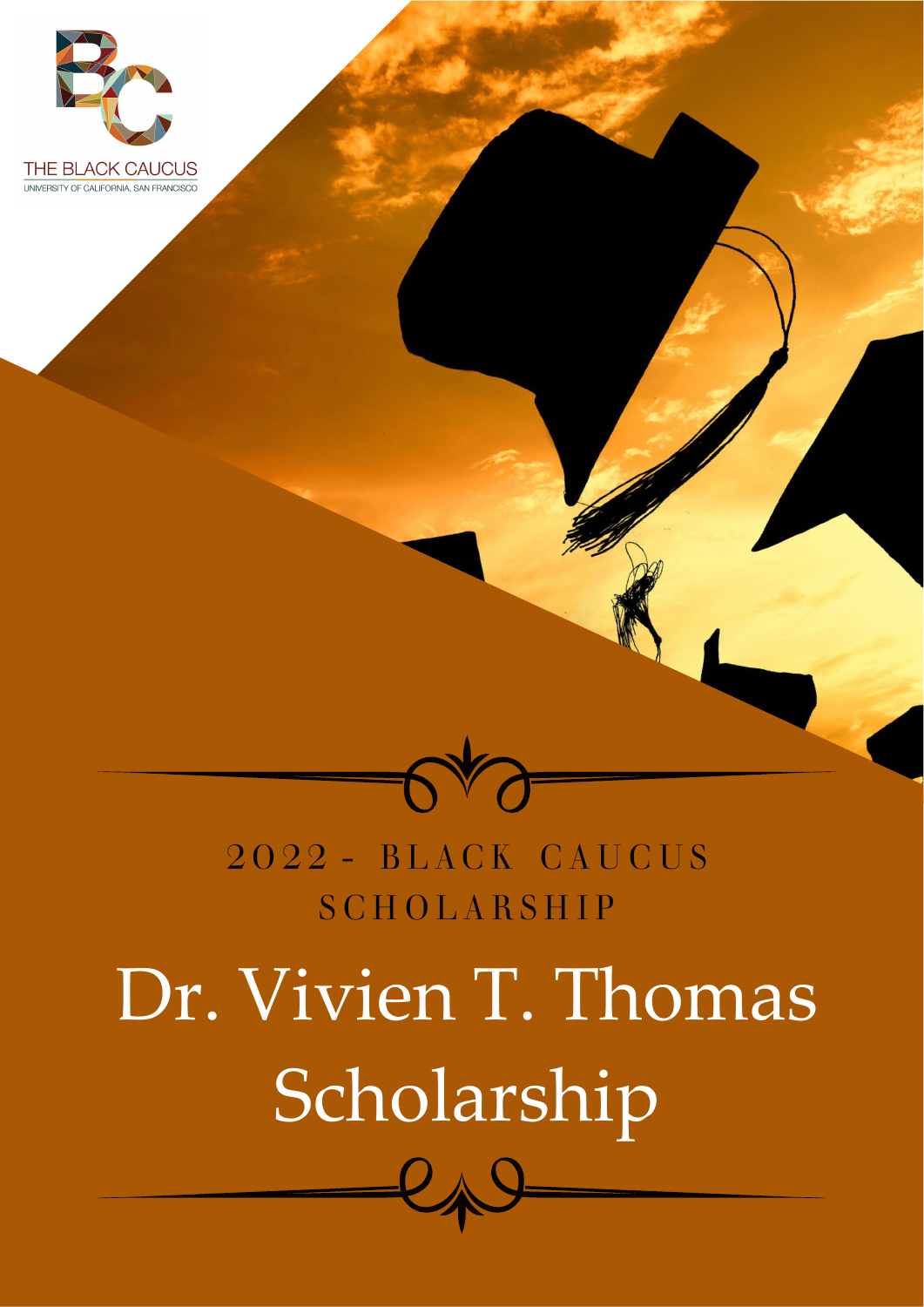

## Scholarship Information & Eligibility Requirements



### PURPOSE:

Dr. Vivien T. Thomas Scholarships will be awarded to African American students attending high school in San Francisco and Alameda counties. These scholarships are given based on a demonstrated financial need and in recognition of academic and civic achievements during the student's high school years. This is a one-year non-renewable award; a minimum of \$500. Members of the Black Caucus Scholarship Committee will select semi-finalists for interviews on the basis of the General Eligibility criteria. The selection of the final scholarship recipients is based on the personal interview and oral presentation of the semi-finalists.

## **ELIGIBILITY** REQUIREMENTS :

#### ESSAY TOPICS\*:

Please submit an essay on "How My Continued Education will Benefit My Community" or "How My Continued Education will Transform My Life'" (Your essay must be a minimum of 300 words and a maximum of 650 words.)

- Academic good standing (Unweighted GPA minimum of 2.5)
- African American Senior, full-time status in an accredited high school
- Demonstrated Financial Need
- Declared intention to enroll in one of the following:
	- Four-year accredited college
	- Two-year community college
	- Accredited business, trade, or vocational school
- Submission of the completed application package:
	- 1) Online application
	- 2) Student transcript w/ GPA
	- 3) Essay\*
	- 4) Letter of recommendation